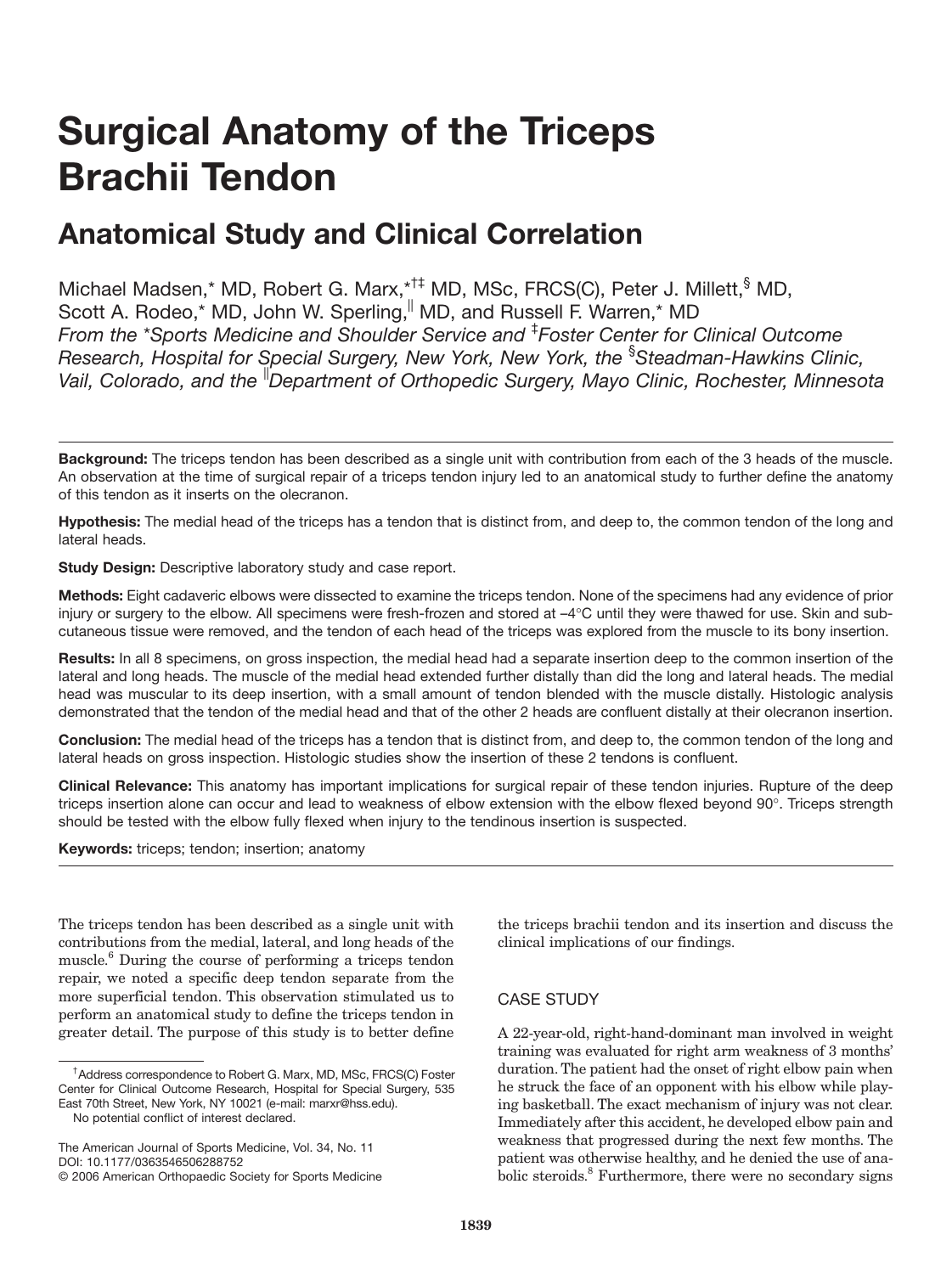or other evidence of steroid use such as acne, increased vascularity, or mood swings.

The patient was referred to the senior author (R. F. W.) 3 months after the injury. Physical examination revealed full elbow flexion and extension. He had normal triceps strength with the elbow near full extension; however, he was profoundly weak when trying to extend his elbow in the arc from full flexion to 90° of flexion. The patient did not have pain with resisted motion. Magnetic resonance imaging (MRI) revealed a partial tear of the triceps tendon at its insertion (Figure 1). Electrodiagnostic studies including nerve conduction studies showed normal results.

Four months after the injury, the patient remained very weak; therefore, we did not believe he would improve with nonoperative management. He underwent surgical reattachment of the right triceps tendon insertion through a midline posterior incision 4 months after the injury.At the time of surgery, the superficial appearance of the tendon was normal. The tendon was then split longitudinally to identify the injury diagnosed on MRI. Beneath the split created in the superficial tendon, a distinct deep tendon insertion was identified. The deep tendon insertion was degenerative and retracted 1 cm proximal to the olecranon. The degenerative portion was resected, and the deep tendon was reattached to the olecranon using 2 metal suture anchors. The ulnar nerve was not transposed.

The patient's elbow initially was splinted in 60° of flexion. Range of motion exercises were started 10 days after surgery. At 3 months postoperatively, the patient had full flexion and extension, with no notable deficit to extension strength with the arm in flexion. The patient returned to weight lifting. Cybex dynamometer results performed at 5 months postoperatively showed an improvement over preoperative function in peak torque of 50%, 57% in total work, and 66% in mean power as compared with presurgical testing. His right triceps showed a deficit of 13% in peak torque, 17% in total work, and 17% in mean power, compared with the normal side. There was no significant variation in triceps strength through the range of motion with manual testing. At 6 months postoperatively, he noted no subjective strength difference and was satisfied with the result. At 2 years, he had returned to all activities, including weight lifting, and reported no weakness or limitations. The patient felt that he had complete return of strength to his operated arm.

#### ANATOMICAL AND HISTOLOGIC ANALYSIS

#### Materials and Methods

Eight cadaveric elbows were dissected to examine the insertion of the triceps. None of the specimens had any evidence of prior injury or surgery to the elbow. All specimens were fresh-frozen and stored at –4°C until they were thawed for use. Each specimen was dissected through a direct posterior approach. Skin and subcutaneous tissue were removed. The triceps tendon insertion was dissected free posteriorly. The superficial and lateral heads of the muscle were dissected from the deep medial head, which was in turn dissected from the humerus. These muscles were followed to their tendon



**Figure 1.** Sagittal MRI views of the elbow demonstrating triceps insertion injury (arrows). A, lateral sagittal cut; B, central sagittal cut; C, medial sagittal cut.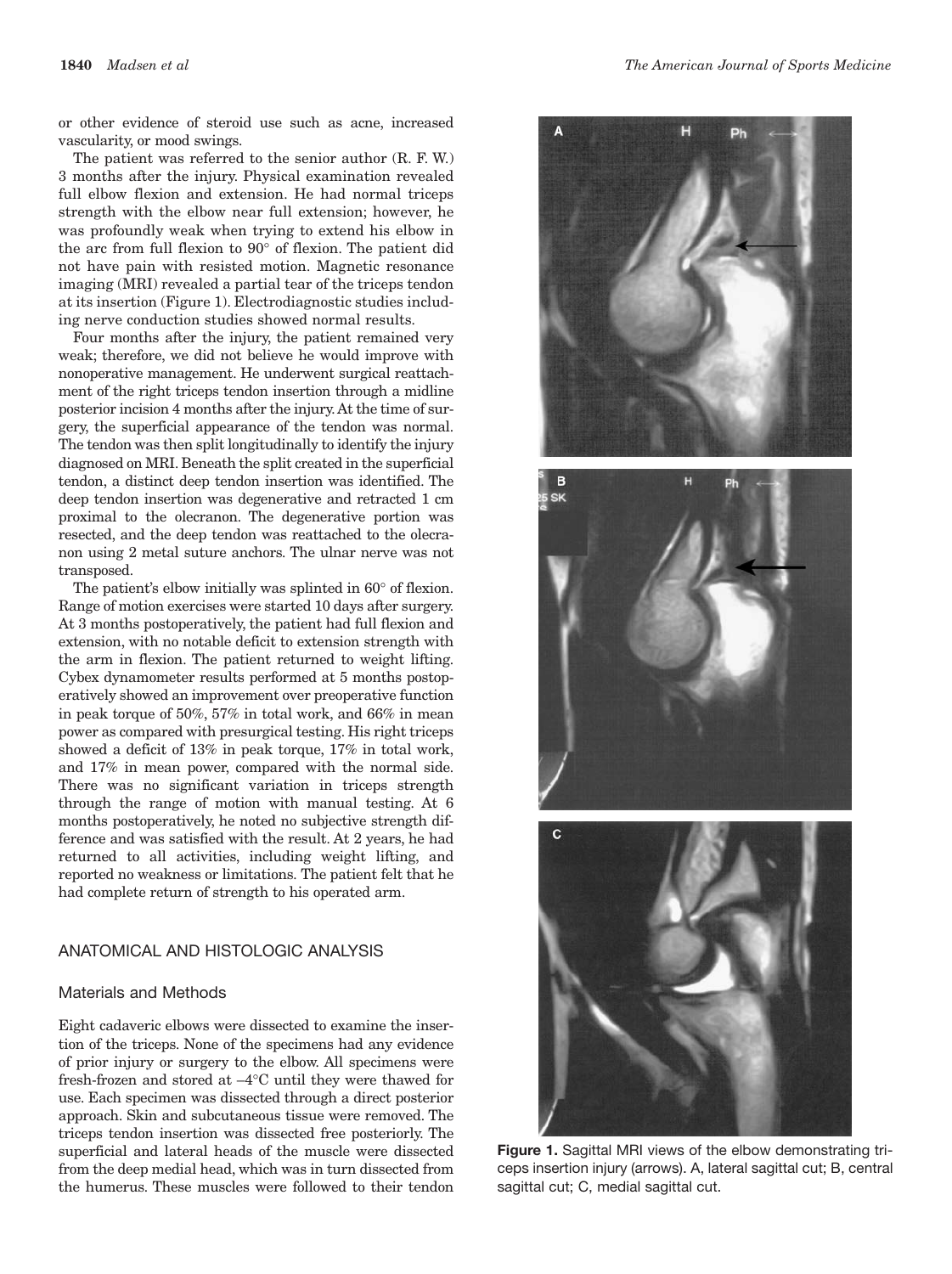distally, to determine whether there existed distinct superficial and deep tendons.

Three additional fresh-frozen cadaveric specimens were dissected to the level of the triceps insertion. Longitudinal sections were taken across the olecranon at the level of the triceps insertion. The sections were then fixed and examined microscopically.

#### **Results**

Eight specimens were dissected to determine the anatomy of the triceps insertion. Subsequently, to further delineate the insertional anatomy, an additional 3 specimens were used for histologic analysis of the insertion.

In all 8 specimens, the medial head had a separate insertion deep to the common insertion of the lateral and long heads (Figures 2-4).The muscle of the medial head extended distally, and the deep insertion was muscular to its insertion, with a small amount of tendon blended with the muscle distally (Figure 2). There was invariably a thin fascial layer separating the 2 muscle layers (ie, separating the long and lateral heads from the deeper medial head) as they extended to their insertions. This fascial plane was very clearly defined, and dissection was easily accomplished. The tissue plane was easily found, and it was not made by the dissector. This plane extended down to the insertion, necessitating histologic analysis to determine whether the insertion was separate. Proximally, the interval extended to the proximal humerus.

On gross inspection, the tendon of the medial head of the triceps was smaller and deep to the long and lateral heads. The deep tendon was readily identifiable after longitudinally dividing the overlying conjoined tendons of the long and lateral heads of the triceps. However, on histologic analysis, no separation between the deep and superficial tendons was demonstrable at their insertion on the olecranon. The distinction between the 2 tendons that were identified in the dissections was not seen on the microscopic sections, indicating that the tendons unite as they insert to bone.

#### **DISCUSSION**

Review of the literature revealed only 1 case report of a partial tear of the triceps muscle involving only the medial head.<sup>1</sup> A 36-year-old woman with end-stage renal disease who was on corticosteroids was evaluated after falling on her extended arm while skiing. Her physical examination was notable for triceps strength of 3+, with no mention of variable strength through the range of motion. Magnetic resonance imaging confirmed the diagnosis and indicated a tear localized to the tendon of the medial head. She was treated nonoperatively with a posterior splint and returned to full strength and range of motion after 6 months.

The triceps muscle derives its name from a tripartite origin consisting of long, lateral, and medial heads. As described by  $Gray<sup>5</sup>$  the long head arises from the infraglenoid tuberosity of the scapula. The lateral head has 3 sites of origin, including the humerus between the teres minor insertion and the proximal part of the radial groove, the lateral border of the humerus, and the lateral intermuscular



Figure 2. Posterior view of the elbow with the humerus above and the ulna below. The superficial triceps insertion is split longitudinally (dark arrows) and partially detached from the insertion on the olecranon. The metal instrument is in contact with the deep insertion of the triceps, which is not detached from its insertion on the olecranon.



Figure 3. Posterior view of the elbow with the humerus above and the ulna below (ulna held by surgeon's hand). The superficial tendon is dissected free from the specimen (thick black arrow). The deep insertion and medial head are clearly found below the superficial tendon and are muscular at the level of the distal humerus (thin black arrow).

septum. The medial (deep) head arises from the posterior humerus distal to the spiral groove.

The triceps mechanism consists of 2 components, the triceps proper—that portion inserting on the olecranon—and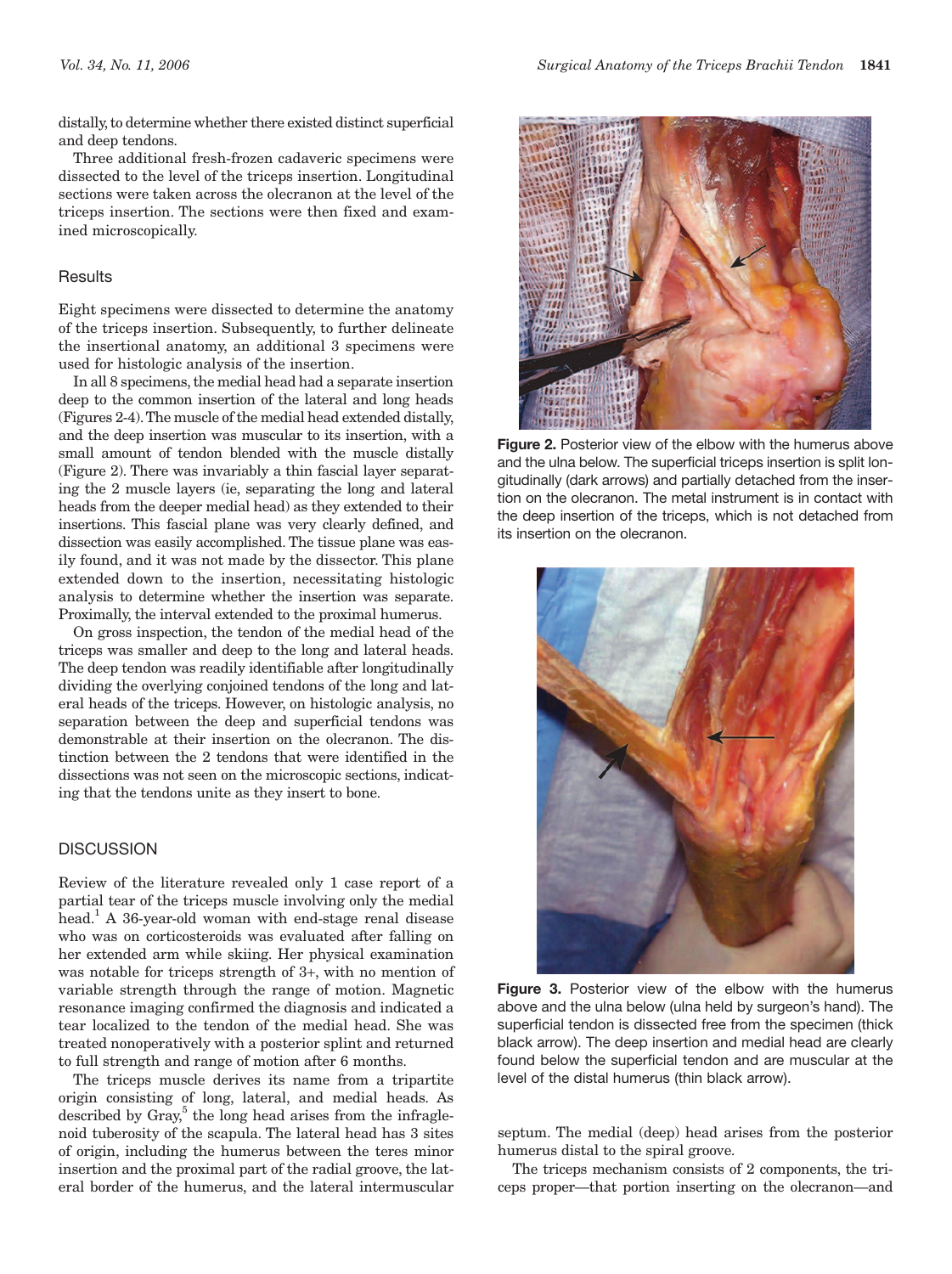

**Figure 4.** Posterior view of the elbow with the humerus above and the ulna below. The medial head of the triceps and deep insertion are now also dissected free from the humerus. The superficial tendon insertion is illustrated with the black arrow, the medial head and deep insertion with the thin white arrow, and the humerus with the thick white arrow.

the triceps expansion, which inserts on the posterior crest of the ulna medially, the fascia of the extensor carpi ulnaris origin laterally, the antebrachial fascia distally, and the aconeus insertion deeply.<sup>3</sup> Although the triceps proper appears to be able to compensate for injury to the triceps expansion (eg, sacrificing the triceps expansion in the classic intra-articular olecranon osteotomy exposure<sup>9</sup>), the triceps expansion is unable to compensate fully for injury to the triceps proper as in triceps avulsion injuries.<sup>2</sup>

In their study of cadaveric specimens, Gerbeaux et  $al<sup>4</sup>$ investigated the lever arm of the triceps muscle. Using the long head of the triceps as their model, they showed that the value of the lever arm of the triceps ranged from a maximum around 0.5 radians (45°) to a minimum for an angle of about 2 radians (180°). This finding suggests that the triceps has its greatest lever arm when the elbow is fully flexed. It is notable that although this experiment fixed the triceps, the scapular insertion of the long head of the triceps provides for another degree of freedom, producing a potentially more dynamic system in vivo.

Although the length of the triceps lever arm would suggest that it would have its greatest strength in flexion, separation

of individual sarcomeric units substantially weakens the triceps when it is stretched.<sup>5</sup> For this reason, the triceps has its greatest power when the elbow is near full extension.<sup>5</sup>

LeBozec et al<sup>7</sup> showed that the mechanical energy of each of the heads is equivalent and that their electromyograms are perfectly correlated. Thus, it can be assumed that the muscle heads change in a proportional fashion. This finding indicates that for a given elbow angle, the activity of any one of the muscles is representative of the activity of the group as a whole. Biomechanically, this factor suggests that the shape of the force-length relationship is the same for each head of the triceps.

The mechanism of injury was likely a direct blow to the area or a forceful eccentric contraction. Weakness after tendon injury is generally noted near the point of maximum shortening of the muscle (ie, the last few degrees of knee extension will be lacking in a partial quadriceps tear, resulting in an extension lag). Patients with triceps tendon tears are generally weak near terminal extension or are unable to actively extend the elbow.<sup>10</sup> In contrast, our patient noted his weakness only when he attempted resisted extension with his elbow flexed past 90° of flexion. This weakness was not demonstrable with the arm in midflexion or near full extension. Such isolated weakness when initiating extension from a position of full flexion is a finding previously unreported in the literature.

As a weight lifter, he had a highly developed musculature and a 300-lb 1-repetition maximum in the bench press. In such a setting, it was remarkable that he had such profound loss of extension strength with the elbow flexed but not in the near-extended position. Isolated repair of the deep insertion of the triceps essentially eliminated his preoperative weakness.

There are 2 possible explanations for the relative weakness in flexion. One possibility is that the medial head has a mechanical advantage with the elbow flexed because it requires a greater degree of flexion to achieve optimum stretch. Our dissections showed that the medial head's origin extends distally as far as the level of the joint capsule. It is possible that as the muscle moves from flexion to extension, the medial head is unable to maintain optimum stretch to provide torque as the elbow nears the extended position.

Another possibility is that the medial head is preferentially activated with the elbow in the flexed position. Previous electromyographic studies have indicated that the 3 heads are activated equally through the range of motion. These studies were limited by small sample size, and some studies have suggested that the medial head might be preferentially activated during unopposed extension. $^{11}$  An individual pattern of preferential medial head activation with the elbow in the flexed position might account for this previously unreported presentation.

Given the rare nature of this injury and the inferior results reported with late repair, $^2$  a high index of suspicion should be maintained when evaluating a patient for this injury. In particular, clinicians should consider evaluating triceps strength with the elbow fully flexed. This type of physical examination maneuver is particularly important for strength athletes who are suspected of having an injury to the triceps tendon.